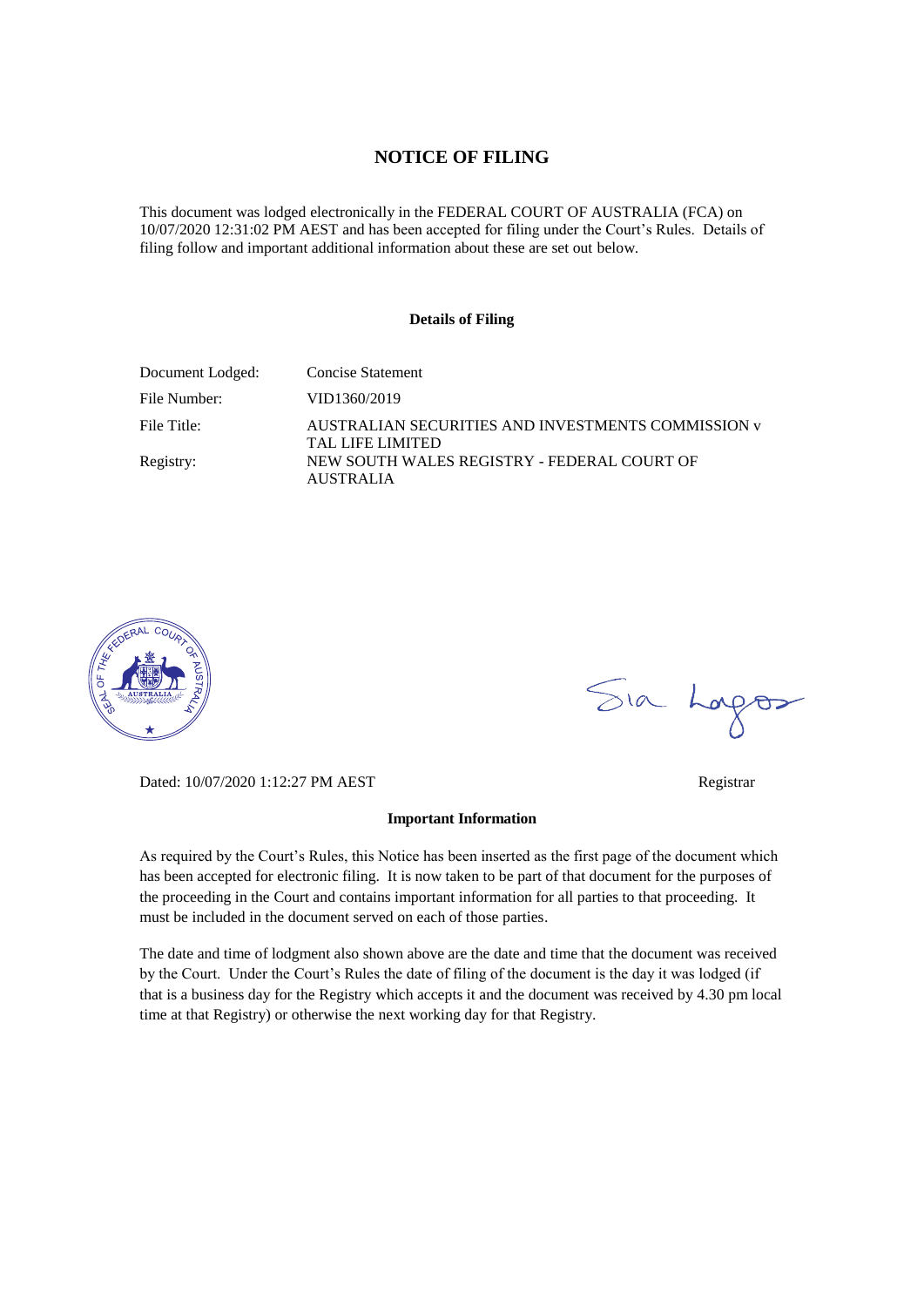This Amended Concise Statement was amended on 10 July 2020 pursuant to order 1 of the orders made by Chief Justice Allsop on 9 July 2020.

Form NCF1



AMENDED CONCISE STATEMENT

No. VID1360/2019

#### **Federal Court of Australia District Registry: New South Wales Division: General**

AUSTRALIAN SECURITIES AND INVESTMENTS COMMISSION Plaintiff

TAL LIFE LIMITED (ACN 050 109 450) Defendant

# A. Important facts giving rise to the claim

- The defendant, TAL Life Limited (TAL), at all material times held an Australian Financial Services  $1.$ Licence (AFSL) No. 237848 under which it engaged in the business of providing to consumers contracts of insurance within the meaning of the Insurance Contracts Act 1984 (ICA) and handling claims arising out of those contracts of insurance.
- TAL provided an income protection policy (Policy) to the Second Insured (a pseudonym). The  $2.$ Second Insured was later diagnosed with cervical cancer and sought to make a claim under the Policy.

## A1. The Policy

- In or about September 2013, the Second Insured contacted iSelect Life Pty Ltd (iSelect) to take out  $\mathcal{Z}$ an income protection policy.
- By a telephone call of 26 September 2013, the Second Insured disclosed that her doctor had referred  $4.$ her for blood tests as a result of mid-cycle menstrual bleeding which she had not previously experienced.
- 5. The Second Insured was asked, amongst several quick-fire questions, whether she had "ever had or received medical advice or treatment for ... depression, anxiety, panic attacks, psychosis, schizophrenia, bipolar disorder ... chronic fatigue ... or any other mental or nervous condition". She answered, "No". Based on the information provided by the Second Insured during this telephone call, iSelect completed the Second Insured's application for income protection insurance and submitted it to TAL.
- 6. On 3 October 2013, TAL wrote to iSelect to offer the Second Insured an income protection policy subject to an exclusion for "Cervical Spine". There was no exclusion relating to her blood tests.
- On 8 October 2013, iSelect telephoned the Second Insured and explained that her application had  $7.$ been accepted by TAL, subject to the cervical spine exclusion. The exclusion did not relate to the Second Insured's blood tests. Nonetheless, the Second Insured relayed the outcome of her blood test (which was no abnormalities detected).
- On 9 October 2013, TAL sent the Second Insured a letter confirming the Policy. The letter attached 8. a Policy Schedule. The letter also referred to an 'enclosed Policy Document'.
- The Policy Document as then in effect was dated 31 July 2013 (Policy Document). The Policy 9. Document set out the terms and conditions of the contract of life insurance between the Second Insured and TAL, including as to the parties' rights and obligations in the event of a claim upon the Policy.

| Filed on behalf of  | Australian Securities and Investments Commission, the Plaintiff |     |                |  |
|---------------------|-----------------------------------------------------------------|-----|----------------|--|
| Prepared by         | Christine Small                                                 |     |                |  |
| Law firm            | Johnson Winter & Slattery                                       |     |                |  |
| Tel                 | $(03)$ 8611 1333                                                | Fx  | (03) 8611 1300 |  |
| Email               | christine.small@jws.com.au                                      | Ref | C3868          |  |
|                     | Level 34, 55 Collins Street                                     |     |                |  |
| Address for service | Melbourne VIC 3000                                              |     |                |  |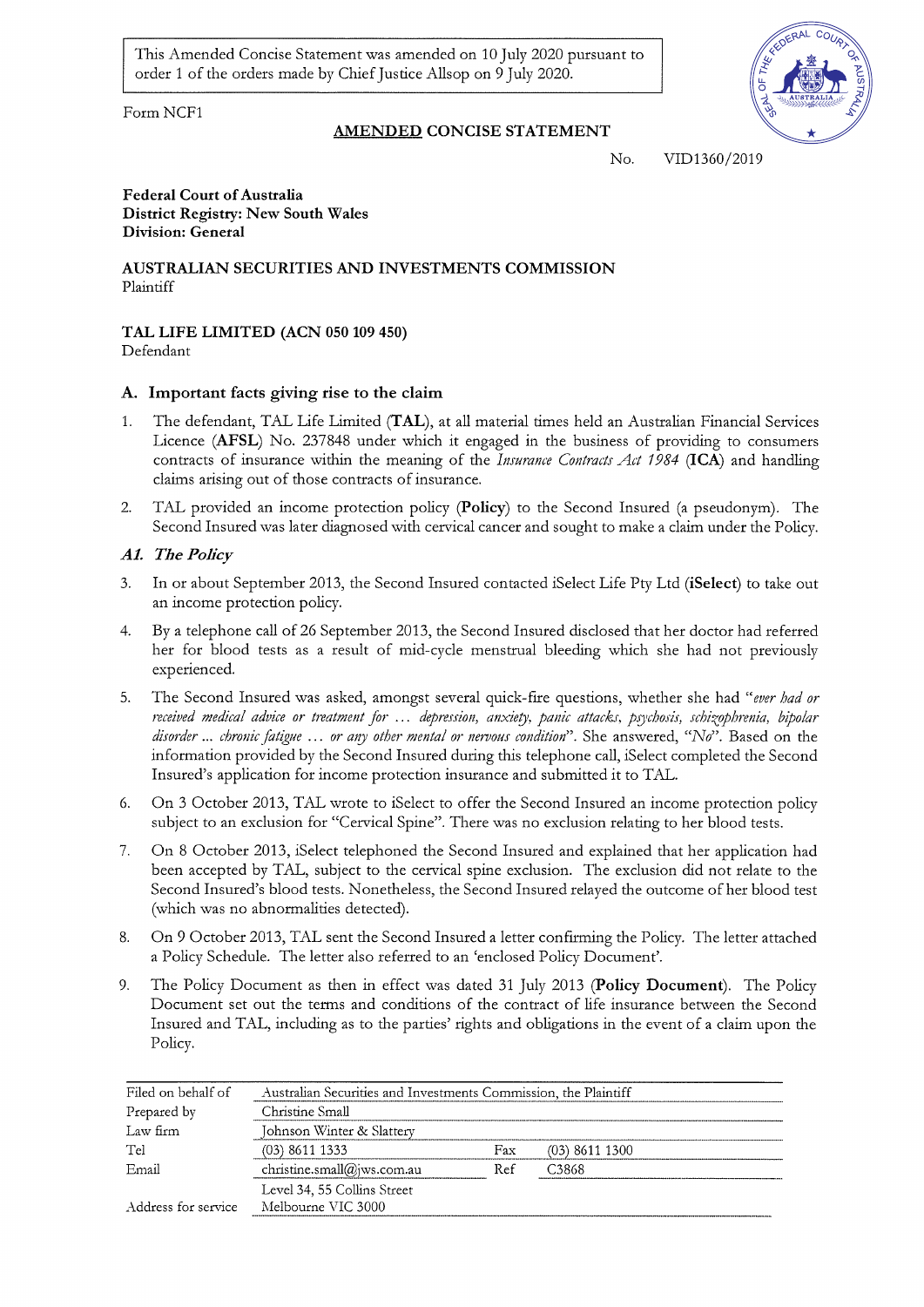## A2. The Claims Pack Representations

- 10. On or about 42 16 December 2013, the Second Insured was diagnosed with cervical cancer.
- 11. On 16 December 2013, the Second Insured notified TAL that she intended to make a claim under the Policy.
- 12. On 17 December 2013, TAL sent the Second Insured a letter enclosing paperwork TAL required her to complete to make a claim on the Policy (Claims Pack).
- 13. ASIC contends that by the Claims Pack, TAL expressly or impliedly represented that it had a right to require the Second Insured to delay the processing of the Second Insured's claim and to withhold payment of benefits under the Policy until such time as the Second Insured provided authorities enabling TAL to obtain and access:
	- (a) an executed authority enabling TAL to obtain and access-all-of-the Second Insured's medical records as incorporated in the Claims Pack; and
	- (b) an executed authority to release Medicare and Pharmaceutical Benefits Scheme claims information incorporated in the Claims Pack (First Claims Pack Representation); and
	- (b) any information required by TAL from any insurer, employer, or accountant or other relevant holder of information (Second Claims Pack Representation),

## (Claims Pack Representations).

- 14. ASIC further contends that the Claims Pack Representations were each was false. TAL had no such right, whether arising out of the Policy Schedule, the Policy Document under the terms of the Policy or otherwise.
- 15. On 3 January 2014, TAL received the Second Insured's completed Claims Pack. Further to the Claims Pack Representations, the Second Insured provided executed authorities enabling TAL to obtain and access all of records of the Second Insured's medical records consultations that were unrelated to the medical condition the subject of her claim for benefits under the Policy., and any information required by TAL from any insurer, employer, or accountant or other relevant holder of information.

# A3. TAL's Investigation

- 16. On 9 January 2014, TAL notified the Second Insured that it had accepted her claim and commenced paying monthly benefits.
- 17. In the meantime, and without notifying the Second Insured, TAL began investigating whether there were grounds to avoid the Policy by reason of non-disclosure or misrepresentation prior to entry into the contract of insurance.
- 18. Relying upon the executed authorities, on 8 January 2014 and 5 May 2014, TAL requested (and subsequently obtained) the Second Insured's medical records. TAL did not limit its investigation to the Second Insured's gynaecological health. Rather, TAL requested copies of the Second Insured's:
	- (a) Medicare and Pharmaceutical Benefit Scheme histories for the period 23 December 2008 to 23 December 2013 (with which request TAL sent an executed authority to release Medicare and Pharmaceutical Benefits Scheme claims information as to the Second Insured's Medicare claims history for the period 1 February 1984 to 23 December 2013 and PBS claims history for the period 1 May 2002 to 23 December 2013);
	- (b) clinical records from her general practitioner, Dr Silvio Demilio of Northside General Practice;
	- (c) records from her private health insurer, Medibank Private;
	- (d) clinical notes from Dr Ian Mills of Northside General Practice,

and obtained details of the Second Insured's entire medical history. copies of the Second Insured's:

- (e) Medicare and Pharmaceutical Benefit Scheme histories for the period 1 March 2009 to 23 December 2013:
- (f) records from Medibank Private for the period 12 June 2009 to 15 January 2014;
- (g) documents referred to in (b) and (d) above.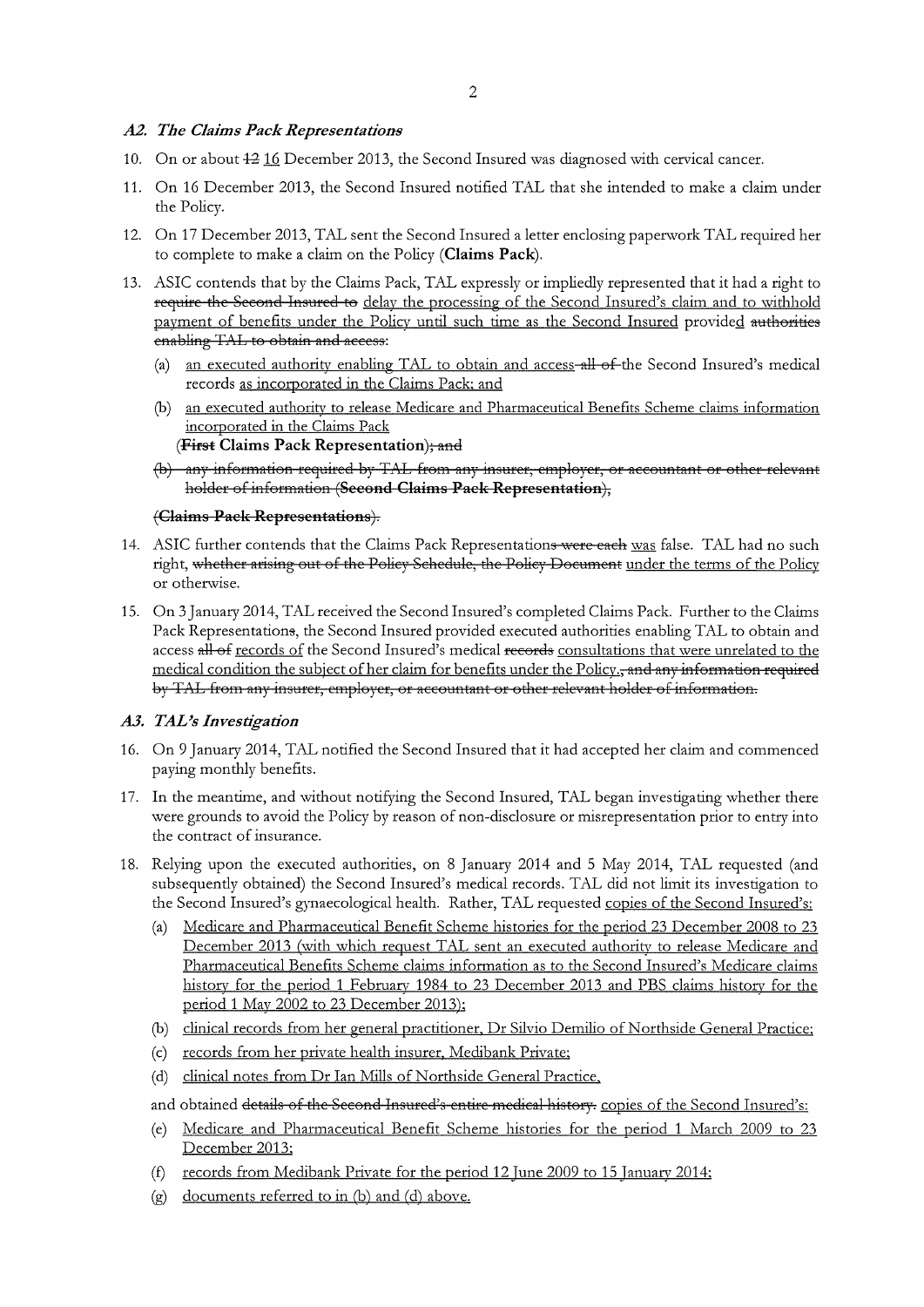- 19. On or about 22 January 2014, TAL received medical notes from the Second Insured's general practitioner. The medical notes included references to the Second Insured having seen a psychologist on several occasions between 16 January 2008 and 7 August 2009, to address depressive symptoms arising, inter alia, out of the break-up of a long term relationship.
- 20. In  $\overline{\text{On}}$  or around 11 June 2014, TAL sought a retrospective underwriting opinion as to whether, given this information, it would have offered the Second Insured a policy on any terms. TAL's Case Manager requested an underwriter employed in the TAL Underwriting Department to review the following records (some parts of which were redacted) and provide a retrospective underwriting opinion (RUO) as to whether cover would have been offered to the Second Insured on the same terms had the information been disclosed to TAL:
	- (a) the Second Insured's Medibank Private health records; and
	- (b) the Second Insured's clinical notes from Dr Ian Mills of Northside General Practice.
- 20A. On 27 June 2014, the TAL underwriter provided the RUO to the effect that:
	- (a) at the time of the application, the Second Insured had, within the previous five years, suffered Depression - recurrent depressive disorder' within the meaning of the underwriting guidelines used by TAL underwriters at the time of the Second Insured's proposal for insurance; and
	- (b) that if those circumstances had been disclosed, the application would have been declined.

## A4. TAL Avoids the Policy

- 21. On or about 30 June 2014, TAL telephoned the Second Insured to advise her that TAL would be avoiding the Policy for non-disclosure of a history of pre-existing depression throughout the years of 2007, 2008 and 2009' depressive condition.
- 22. On 3 July 2014, TAL formally wrote to the Second Insured avoiding the Policy (Avoidance Letter).
- 23. ASIC contends that by the Avoidance Letter, TAL also:
	- alleged that the Second Insured had failed to disclose and/or misrepresented her medical history  $(a)$ and thereby breached her duty of disclosure pursuant to s 21 of the ICA;
	- (b) alleged that the Second Insured had breached her duty of good faith pursuant to s 13 of the ICA; and
	- (c) impliedly threatened to, or indicated it was more likely to, seek recovery of amounts paid out by TAL pursuant to the Policy, in the event the Second Insured sought to challenge the avoidance of the Policy.
- 24. TAL did not, prior to the Avoidance Letter:
	- (a) give notice to the Second Insured of its retrospective investigation into her medical history;
	- (b) afford the Second Insured with an opportunity to address concerns as to non-disclosure; and/or
	- (c) have regard to the circumstances and manner in which the questions had been asked, and the Second Insured had responded, on 26 September 2013.

# B. Summary of relief sought from the Court

- 25. ASIC contends that TAL contravened ss 12DB(1) and 12DA(1) of the Australian Securities and Investments Commission Act 2001 (ASIC Act), s 1041H(1) of the Corporations Act 2001 (Corporations Act) and s 13(2) of the ICA when it made the First Claims Pack Representation and/or the Second Claims Pack Representation, which representations were was false
- 26. ASIC further contends that TAL contravened s 13(2) of the ICA by the manner in which, on 3 July 2014, it avoided the Policy.
- 27. ASIC seeks declarations, pecuniary penalties<del>, compliance orders</del> and ancillary orders as set out in the Originating Process.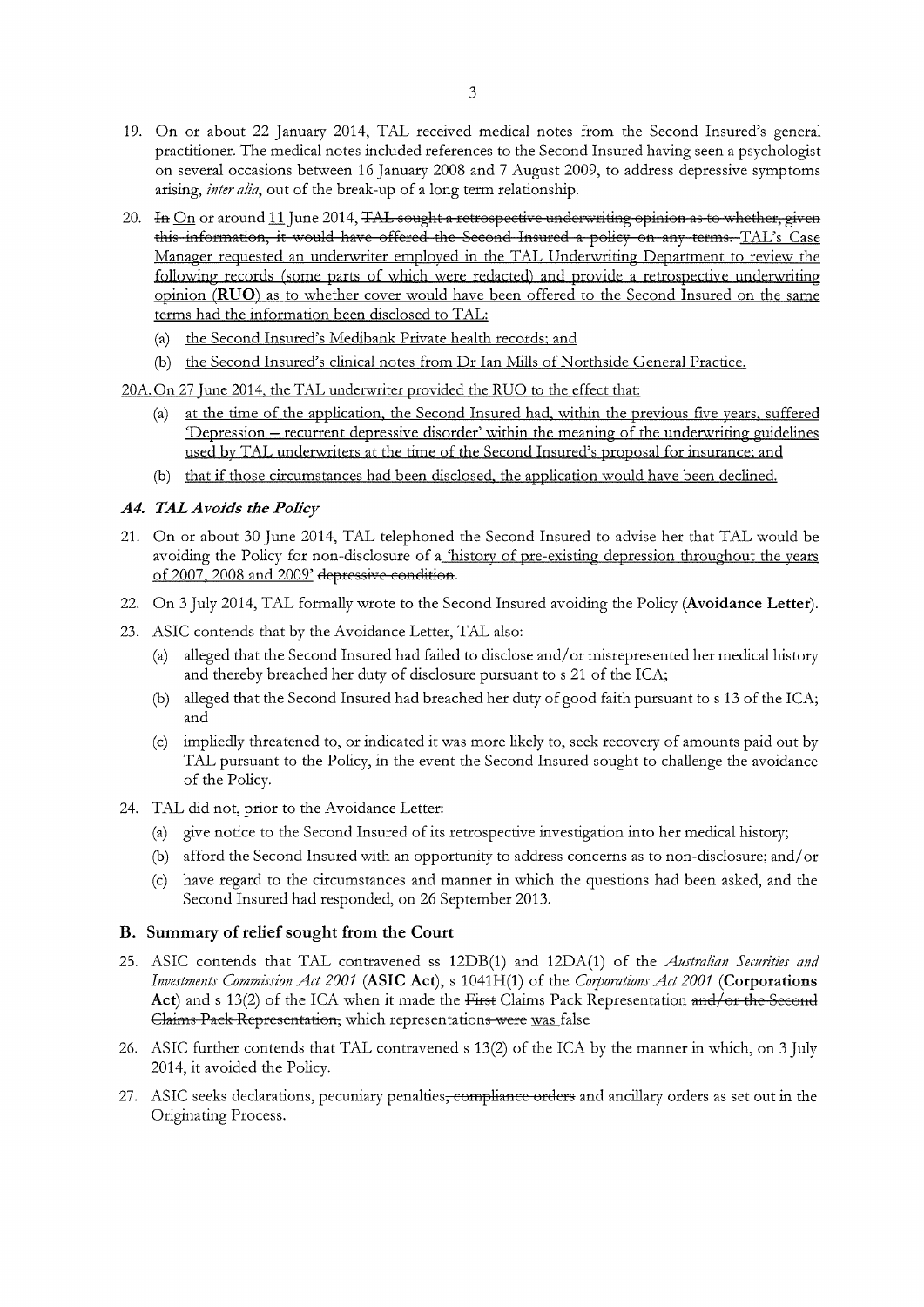# C. Primary legal grounds for the relief sought

## **C1.** The Claims Pack Representations

- 28. By the First Claims Pack Representation, TAL expressly or impliedly represented:
	- (a) in trade or commerce:
		- in connection with the supply or possible supply of a financial service (within the meaning  $(i)$ of s 12BAB(1) of the ASIC Act); and/or
		- (ii) in relation to financial services (within the meaning of s 12BAB(1) of the ASIC Act); and/or
	- (b) in relation to a financial product (within the meaning of ss  $764A(1)(d)$  or (e) of the Corporations Act),

that it had a contractual or other entitlement to require the Second Insured to provide a written authority enabling TAL to obtain and access all of the Second Insured's medical records right to the effect set out in paragraph 13, when TAL did not have any such right such a contractual entitlement.

- 29. Further to paragraph 28(a), TAL:
	- (a) made a false and/or misleading representation in connection with the supply of financial services concerning the existence or effect of a condition, right or remedy in contravention of s  $12DB(1)(i)$  of the ASIC Act;
	- (b) engaged in conduct in relation to financial services that was misleading or deceptive or likely to mislead or deceive in contravention of s 12DA(1) of the ASIC Act.
- 30. Further to paragraph 28(b), TAL engaged in conduct, in relation to a financial product, that was misleading or deceptive or likely to mislead or deceive in contravention of s 1041H(1) of the Corporations Act.
- 31. Further to paragraph 28, TAL breached the requirements of the ICA pursuant to s 13(2) of the ICA, in that it failed to comply with the provision requiring each party to the contract of insurance to act towards the other party, in respect of each matter arising under or in relation to the contract of insurance, with the utmost good faith.
- 32. Deleted].
- 33. [Deleted].
- 34. [Deleted].
- 35. [Deleted].

#### C2. Seeking and Acquiring Information

36. In requesting the Second Insured's medical records as referred to in paragraphs 17 to 19 above, with reliance upon executed authorities obtained further to the contraventions referred to in paragraphs 29 to 31 above, TAL breached the requirements of the ICA pursuant to s 13(2) of the ICA, in that it failed to comply with the provision requiring each party to the contract of insurance to act towards the other party, in respect of each matter arising under or in relation to the contract of insurance, with the utmost good faith.

#### C3. The Avoidance Letter

- 36A The medical records on which TAL based its RUO comprised brief summary entries relating to the Second Insured's complaints and treatment over the period from around September 2007 to 20 December 2013. They did not provide sufficiently detailed information to facilitate any reliable conclusion as to whether the Second Insured had at any time suffered from a "Recurrent depressive disorder" within the meaning of the TAL underwriting guidelines.
- 36B Alternatively, the medical records obtained by TAL did not provide sufficiently detailed information to facilitate any reliable conclusion as to whether the Second Insured suffered from a "Recurrent depressive disorder" within five years of the date of her proposal for insurance.
- 37. In avoiding the Policy in the Avoidance Letter on the basis of purported non-disclosure or misrepresentation: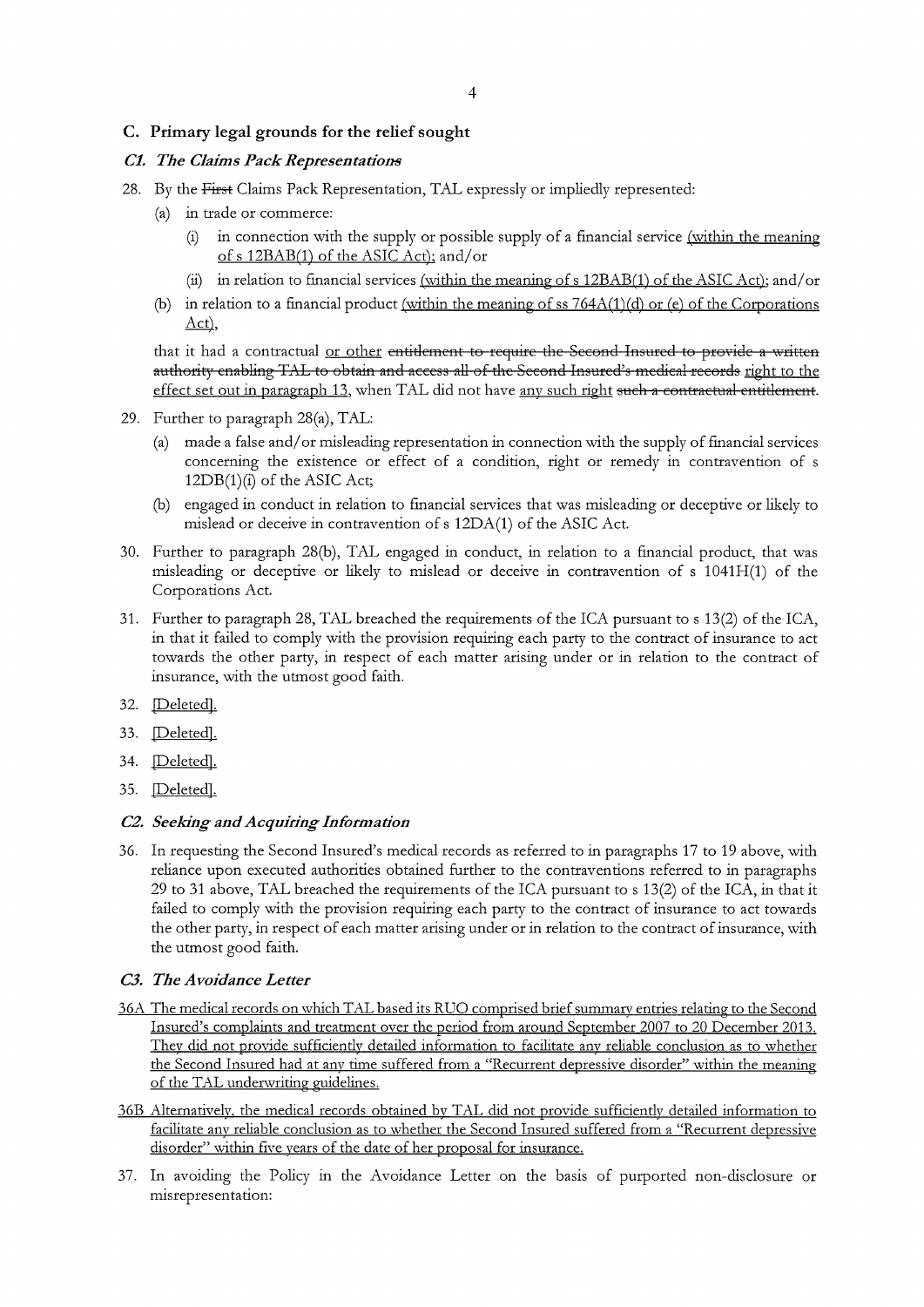- (a) with reliance upon the medical history of the Second Insured.
	- (i) as described in paragraph  $36A$  or alternatively paragraph  $36B$  above; and/or
	- (ii) as acquired by TAL further to the contraventions referred to in paragraphs 29 to 31 and 36 above; and/or
- (b) without first:
	- (i) giving notice to the Second Insured of its retrospective investigation into her medical history; and/or
	- affording the Second Insured any or any reasonable opportunity to address concerns as to  $(ii)$ non-disclosure,

TAL breached the requirements of the ICA pursuant to s 13(2) of the ICA, in that it failed to comply with the provision requiring each party to the contract of insurance to act towards the other party, in respect of each matter arising under or in relation to the contract of insurance, with the utmost good faith.

- 38. [Deleted].
- 39. In alleging, in the Avoidance Letter, that the Second Insured had breached her "duty of good faith" pursuant to s 13 of the ICA:
	- (a) with reliance upon the medical history of the Second Insured as described in paragraph 36A or alternatively paragraph 36B, as acquired by TAL further to the contraventions referred to in paragraphs 29 to 31 and 36 above; and/or
	- (b) without regard to the manner in which information had been collected for the purpose of the Second Insured's insurance proposal, as referred to in paragraphs 3 to 5 above; and/or
	- (c) without first:
		- giving notice to the Second Insured of its retrospective investigation into her medical  $(i)$ history; and/or
		- (ii) affording the Second Insured any or any reasonable opportunity to address concerns as to non-disclosure,

TAL breached the requirements of the ICA pursuant to s 13(2) of the ICA, in that it failed to comply with the provision requiring each party to the contract of insurance to act towards the other party, in respect of each matter arising under or in relation to the contract of insurance, with the utmost good faith.

40. In impliedly threatening to, or indicating it was more likely to, seek recovery of amounts paid out by TAL pursuant to the policy, in the event the Second Insured sought to challenge the avoidance of the policy, TAL breached the requirements of the ICA pursuant to s 13(2) of the ICA, in that it failed to comply with the provision requiring each party to the contract of insurance to act towards the other party, in respect of each matter arising under or in relation to the contract of insurance, with the utmost good faith.

# D. Harm suffered

41. TAL obtained access to the Second Insured's medical records in the circumstances alleged in C1 and C2 above and TAL avoided the Policy in the circumstances alleged in C3 above.

This Amended Concise Statement has been prepared by S R Donaldson SC, D R Luxton and A L Ounapuu, of counsel.